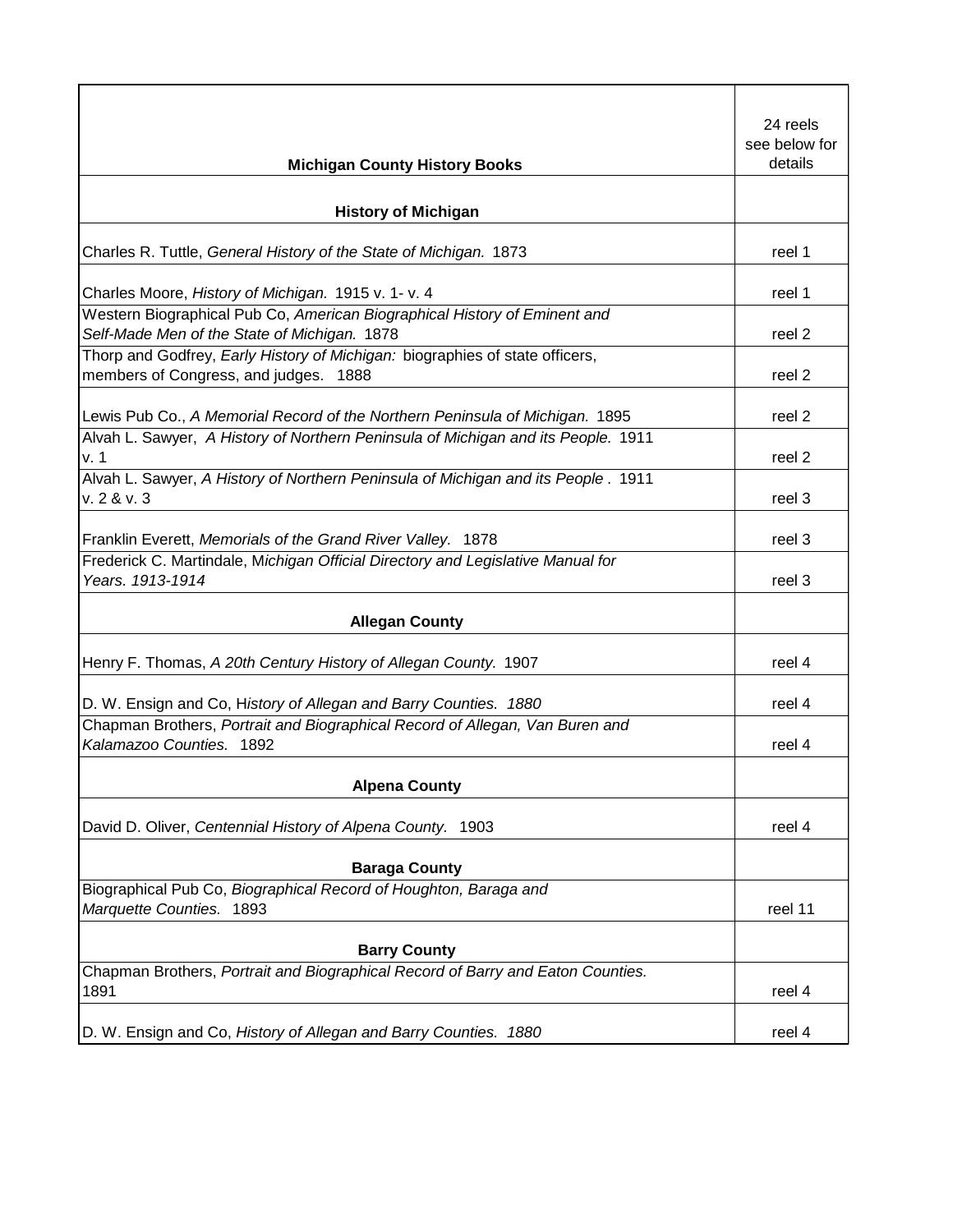| <b>Bay County</b>                                                                                |        |
|--------------------------------------------------------------------------------------------------|--------|
| Augustus H. Gansser, History of Bay County and Representative Citizens.<br>1905                  | reel 5 |
| <b>Berrien County</b>                                                                            |        |
| Ed. B. Cowles, Directory and History of Berrien County. 1871                                     | reel 5 |
| D. W. Ensign and Co. History of Berrien and Van Buren Counties.<br>1880                          | reel 5 |
| Biographical Pub Co, Portrait and Biographical Record of Berrien and Cass Counties.<br>1893      | reel 5 |
| Judge Orville W. Coolidge, A 20th Century History of Berrien County. 1906                        | reel 6 |
| Everts and Abbott, History of Branch County. 1879                                                | reel 6 |
| <b>Branch County</b>                                                                             |        |
| Henry P. Collin, A 20th Century History and Biographical Record of Branch County.<br>1906        | reel 6 |
| <b>Calhoun County</b>                                                                            |        |
| Chapman Brothers, Portrait and Biographical Album of Calhoun County. 1891                        | reel 7 |
| Hobart and Mather, Biographical Review of Calhoun County. 1904                                   | reel 7 |
| Hon. Washington Gardner, History of Calhoun County. 1913 v. 1 & v. 2                             | reel 7 |
| <b>Cass County</b>                                                                               |        |
| Howard S. Rogers, History of Cass County from 1825 to 1875.<br>1875                              | reel 8 |
| L. H. Glover, A 20th Century History of Cass County. 1906                                        | reel 8 |
| Biographical Pub Co, Portrait and Biographical Record of Berrien and Cass Counties.<br>1893      | reel 5 |
| <b>Clinton County</b>                                                                            |        |
| Chapman Brothers, Portrait and Biographical Album of Clinton and Shiawassee<br>Counties.<br>1891 | reel 8 |
| <b>Eaton County</b>                                                                              |        |
| The Michigan Historical Pub, The Past and Present of Eaton County.                               | reel 8 |
| Chapman Brothers, Portrait and Biographical Record of Barry and Eaton Counties.<br>1891          | reel 4 |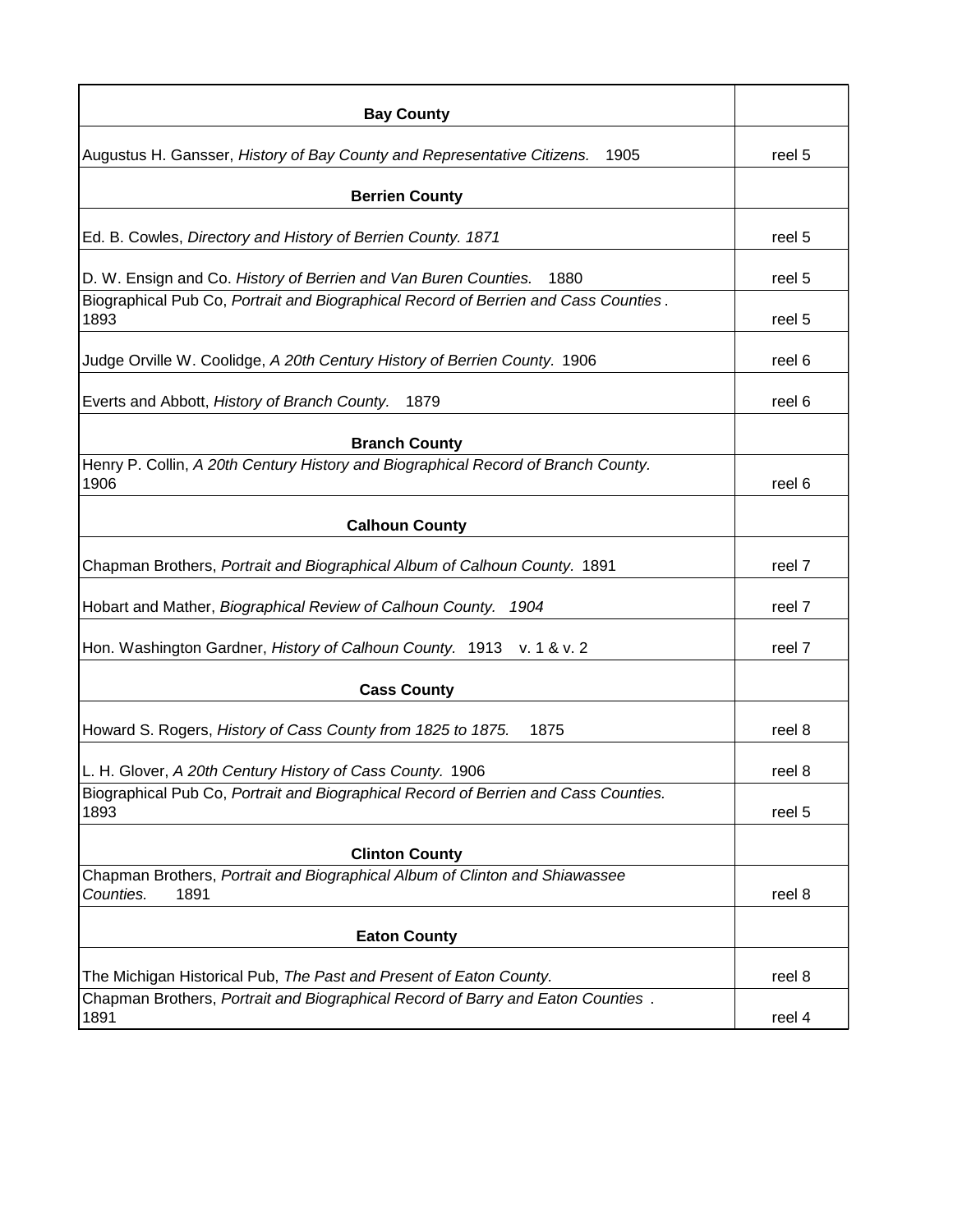| <b>Genesee County</b>                                                                          |         |
|------------------------------------------------------------------------------------------------|---------|
| Chapman Brothers, Portrait and Biographical Record of Genesee, Lapeer and                      |         |
| Tuscola Counties. 1892                                                                         | reel 9  |
| B. F. Bowen and Co, Biographical History of Genesee County.                                    | reel 9  |
| Edwin O. Wood, History of Genesee County. 1916<br>v. 1 & v. 2                                  | reel 9  |
| <b>Grand Traverse</b>                                                                          |         |
| Sprague and Smith, Sprague's History of Grand Traverse and Leelanau Counties. 1903             | reel 10 |
| <b>Gratiot County</b>                                                                          |         |
| Chapman Brothers, Portrait and Biographical Album of Gratiot County. 1884                      | reel 10 |
| J. H. Beers and Co, Biographical Memoirs of Gratiot County. 1906                               | reel 10 |
| Willard D. Tucker, Historical and Biographical Statistical Record of Gratiot County. 1913      | reel 11 |
| <b>Hillsdale County</b>                                                                        |         |
| Chapman Brothers, Portrait and Biographical Album of Hillsdale County. 1888                    | reel 11 |
| Elon G. Reynolds, Compendium of History and Biography of Hillsdale County.                     | reel 11 |
| <b>Houghton County</b>                                                                         |         |
| Biographical Pub Co, Biographical Record of Houghton, Baraga and                               |         |
| Marquette Counties. 1893                                                                       | reel 11 |
| <b>Huron County</b>                                                                            |         |
| Chapman Brothers, Portrait and Biographical Album of Huron County. 1884                        | reel 12 |
| <b>Ingham County</b>                                                                           |         |
| Albert E. Cowles, Past and Present of the City of Lansing and Ingham County.                   | reel 12 |
| Chapman Brothers, Portrait and Biographical Album of Ingham and Livingston<br>Counties. 1891   | reel 12 |
| Mrs. Franc L. Adams, Pioneer History of Ingham County. 1923                                    | reel 12 |
| <b>Ionia County</b>                                                                            |         |
|                                                                                                |         |
| John L. Schenck, History of Ionia and Montcalm Counties. 1881                                  | reel 13 |
| Chapman Brothers, Portrait and Biographical Album of Ionia<br>and Montcalm Counties. 1891      | reel 13 |
| Rev. E. E. Branch, History of Ionia County, Michigan: her people, industries and institutions. |         |
| 1916<br>v.1 & v.2                                                                              | reel 13 |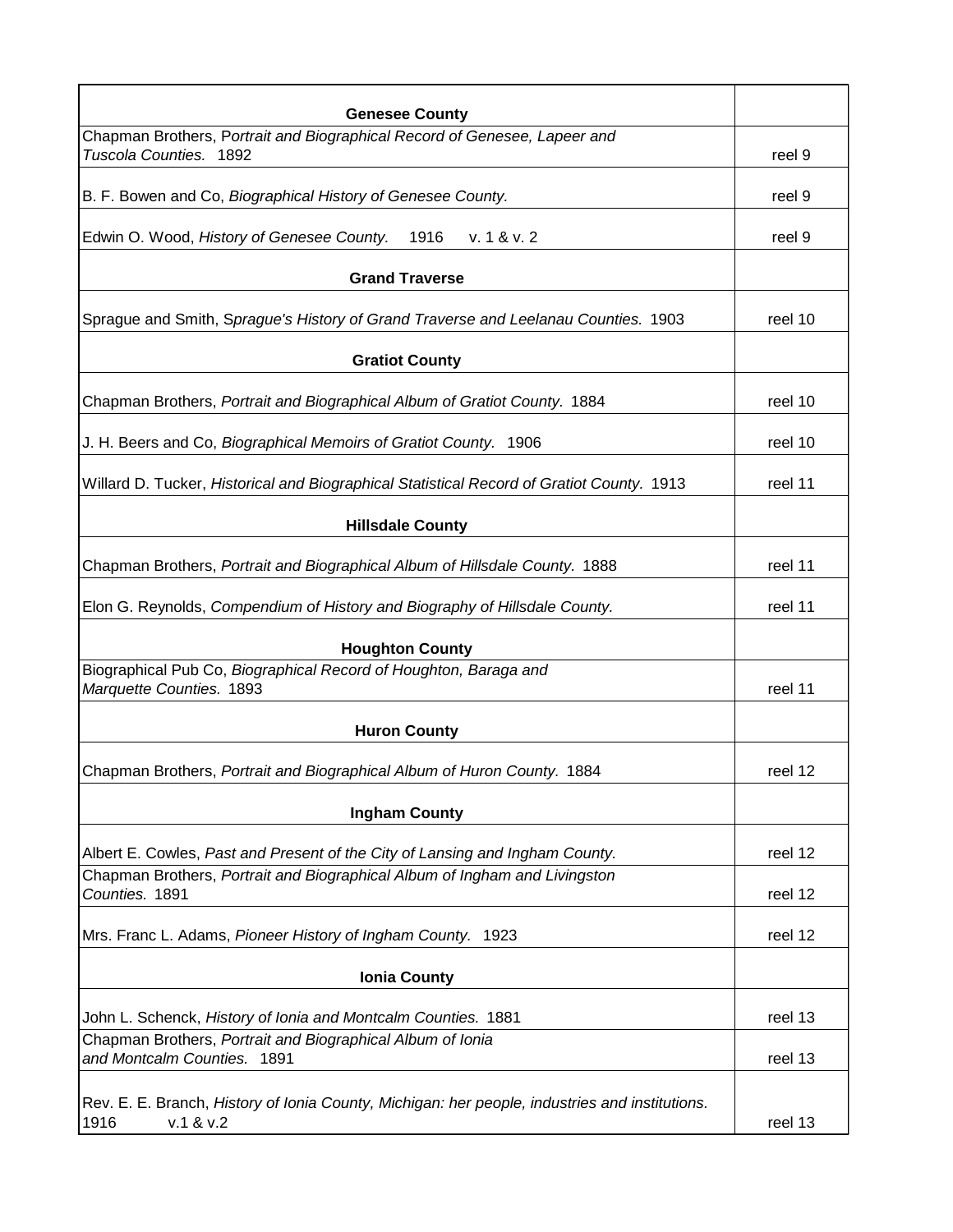| <b>Isabella County</b>                                                                                                             |         |
|------------------------------------------------------------------------------------------------------------------------------------|---------|
| Hon. Isaac A. Fancher, Past and Present of Isabella County.<br>1911                                                                | reel 14 |
| <b>Jackson County</b>                                                                                                              |         |
| Inter-Sate Pub Co, History of Jackson County.<br>1881                                                                              | reel 14 |
| Chapman Brothers, Portrait and Biographical Album of Jackson County. 1890                                                          | reel 14 |
| <b>Kalamazoo County</b>                                                                                                            |         |
| Fisher and Little, Compendium of History and Biography of Kalamazoo County. 1906                                                   | reel 14 |
| Chapman Brothers, Portrait and Biographical Record of Allegan, Van Buren and<br>Kalamazoo Counties. 1892                           | reel 4  |
| <b>Kent County</b>                                                                                                                 |         |
| Dillenback and Leavitt, History and Directory of Kent County, Michigan. 1870                                                       | reel 15 |
| Chas, C. Chapman and Co, History of Kent County.<br>1881                                                                           | reel 15 |
| A. W. Bowen and Co, The City of Grand Rapids and Kent County. 1900                                                                 | reel 15 |
| Dwight Goss, History of Grand Rapids and Its Industries. 1906                                                                      | reel 16 |
| Ernest B. Fisher, History of Grand Rapids and Kent County: from the first settlement to the<br>V.1 & 8V.2<br>1918<br>present time. | reel 16 |
| <b>Lapeer County</b>                                                                                                               |         |
| H. R. Page and Co, History of Lapeer County.<br>1884                                                                               | reel 16 |
| Chapman Brothers, Portrait and Biographical Record of Genesee, Lapeer and<br>Tuscola Counties.<br>1892                             | reel 9  |
| <b>Leelanau County</b>                                                                                                             |         |
| Sprague and Smith, Sprague's History of Grand Traverse and Leelanau Counties. 1903                                                 | reel 10 |
| <b>Lenawee County</b>                                                                                                              |         |
| Whitney and Bonner, Historical and Biographical Record of Lenawee County.<br>1880                                                  | reel 16 |
| Chapman Brothers, Portrait and Biographical Album of Lenawee County.<br>1888                                                       | reel 17 |
| Knapp and Bonner, Illustrated History and Biographical Record of Lenawee County. 1903                                              | reel 17 |
| Richard I. Bonner, Memoirs of Lenawee County.<br>1909<br>v. 1                                                                      | reel 17 |
| Richard I. Bonner, Memoirs of Lenawee County. 1909 v. 2                                                                            | reel 18 |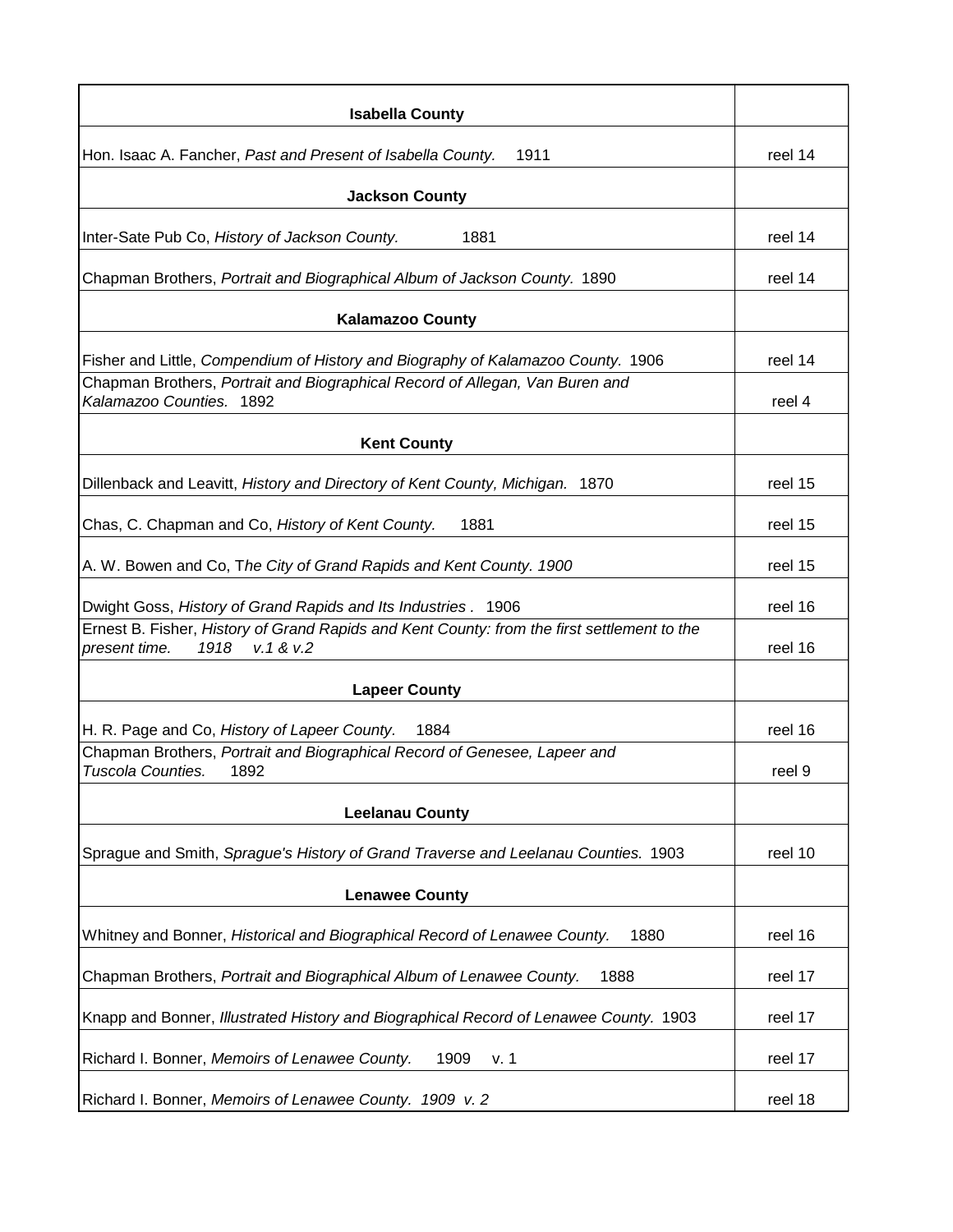| <b>Livingston County</b>                                                                        |         |
|-------------------------------------------------------------------------------------------------|---------|
| Keating and Pawling, Livingston County Directory 1873-1874.<br>1873                             | reel 18 |
| Evets and Abbott, History of Livingston County. 1880                                            | reel 18 |
| Chapman Brothers, Portrait and Biographical Album of Ingham and Livingston<br>Counties. 1891    | reel 12 |
| <b>Macomb County</b>                                                                            |         |
| M.A.Leeson and Co., History of Macomb County. 1882                                              | reel 18 |
| <b>Manistee County</b>                                                                          |         |
| H. R. Page and Co., History of Manistee, Mason and Oceana Counties. 1882                        | reel 18 |
| <b>Marquette County</b>                                                                         |         |
| Biographical Pub Co, Biographical Record of Houghton, Baraga and<br>Marquette Counties.<br>1893 | reel 11 |
| <b>Mason County</b>                                                                             |         |
| H. R. Page and Co., History of Manistee, Mason and Oceana Counties. 1882                        | reel 18 |
| <b>Midland County</b>                                                                           |         |
| Chapman Brothers, Portrait and Biographical Album of Midland County. 1884                       | reel 19 |
| <b>Monroe County</b>                                                                            |         |
| Talcott E. Wing, History of Monroe County.<br>1890                                              | reel 19 |
| <b>Montcalm County</b>                                                                          |         |
| Chapman Brothers, Portrait and Biographical Album of Ionia and Montcalm Counties.<br>1891       | reel 13 |
| <b>Muskegon County</b>                                                                          |         |
| H. R. Page and Co, History of Muskegon and Ottawa Counties.<br>1882                             | reel 19 |
| <b>Newaygo County</b>                                                                           |         |
| Chapman Brothers, Portrait and Biographical Album of Newaygo County . 1884                      | reel 19 |
| <b>Oakland</b>                                                                                  |         |
| L. H. Everts and Co, History of Oakland County.<br>1877                                         | reel 19 |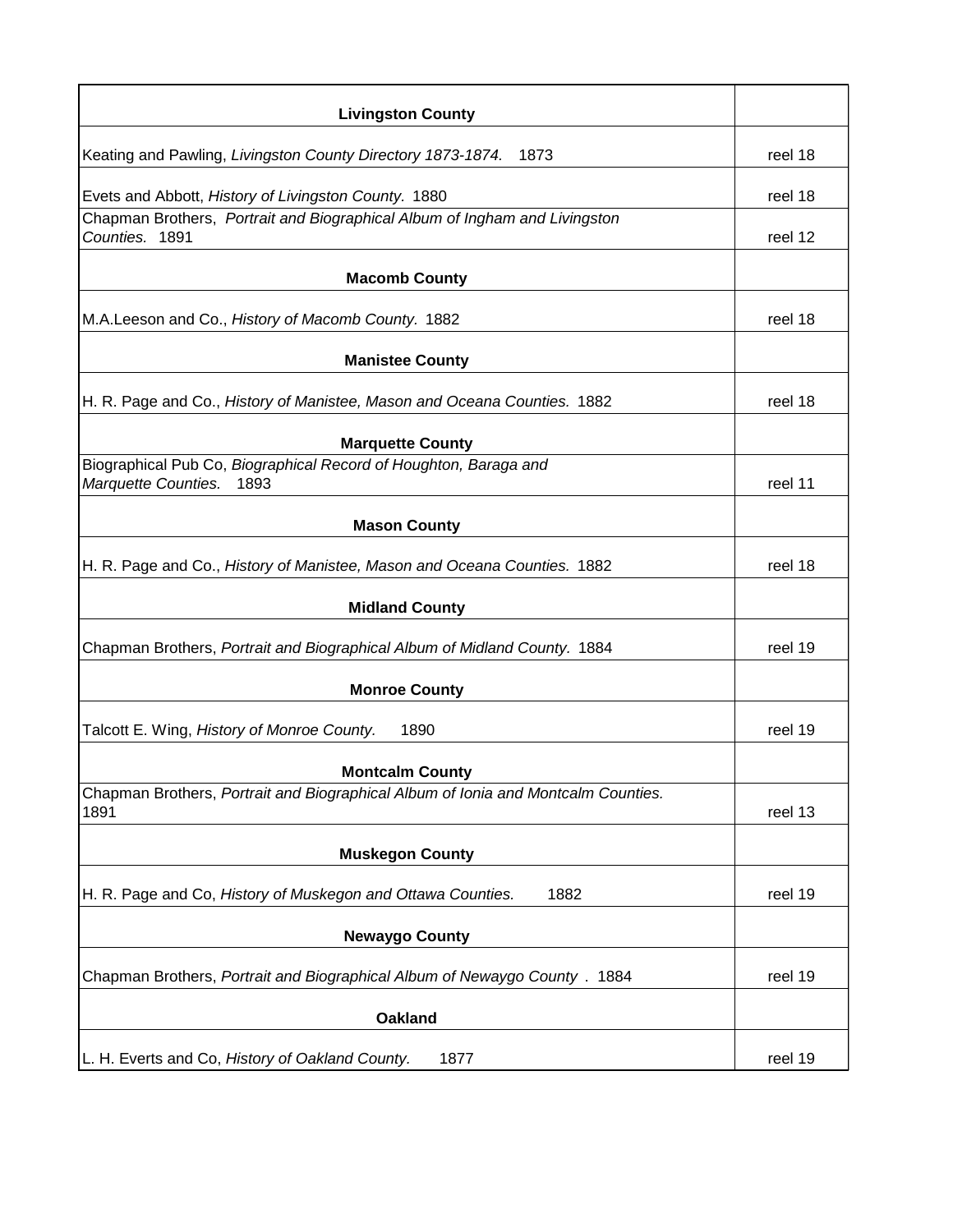| <b>Oceana County</b>                                                                                        |         |
|-------------------------------------------------------------------------------------------------------------|---------|
| Hartwick and Tuller, Oceana County Pioneers and Businessmen of Today.<br>1890                               | reel 20 |
| H. R. Page and Co., History of Manistee, Mason and Oceana Counties.<br>1882                                 | reel 18 |
| <b>Osceola County</b>                                                                                       |         |
| Chapman Brothers, Portrait and Biographical Album of Osceola County. 1884                                   | reel 20 |
| <b>Ottawa County</b>                                                                                        |         |
| H. R. Page and Co, History of Muskegon and Ottawa Counties.<br>1882                                         | reel 19 |
| <b>Tuscola County</b>                                                                                       |         |
| Chapman Brothers, Portrait and Biographical Record of Genesee, Lapeer and<br>Tuscola Counties, 1892         | reel 9  |
| <b>Saginaw County</b>                                                                                       |         |
| Chas. C. Chapman and Co, History of Saginaw County. 1881                                                    | reel 20 |
| James C. Mills, History of Saginaw County. 1918 v. 1 & v. 2                                                 | reel 20 |
| <b>Saint Clair County</b>                                                                                   |         |
| A. T. Andreas and Co History of St. Clair County. 1883                                                      | reel 21 |
| <b>Saint Joseph County</b>                                                                                  |         |
| Chapman Brothers, Portrait and Biographical Album of St. Joseph County. 1889                                | reel 21 |
| Sue I. Silliman, St. Joseph in Homespun. 1931                                                               | reel 21 |
| <b>Sanilac County</b>                                                                                       |         |
| Chapman Brothers, Portrait and Biographical Record of Sanilac County. 1884                                  | reel 21 |
| <b>Shiawassee County</b>                                                                                    |         |
| Michigan Historical Pub Co, Past and Present of Shiawassee County.                                          | reel 21 |
| Chapman Brothers, Portrait and Biographical Album of Clinton and Shiawassee<br>Counties.<br>1891            | reel 8  |
| Van Buren                                                                                                   |         |
| Chapman Brothers, Portrait and Biographical Record of Allegan, Van Buren and<br>Kalamazoo Counties.<br>1892 | reel 4  |
| D. W. Ensign and Co. History of Berrien and Van Buren Counties.<br>1880                                     | reel 5  |